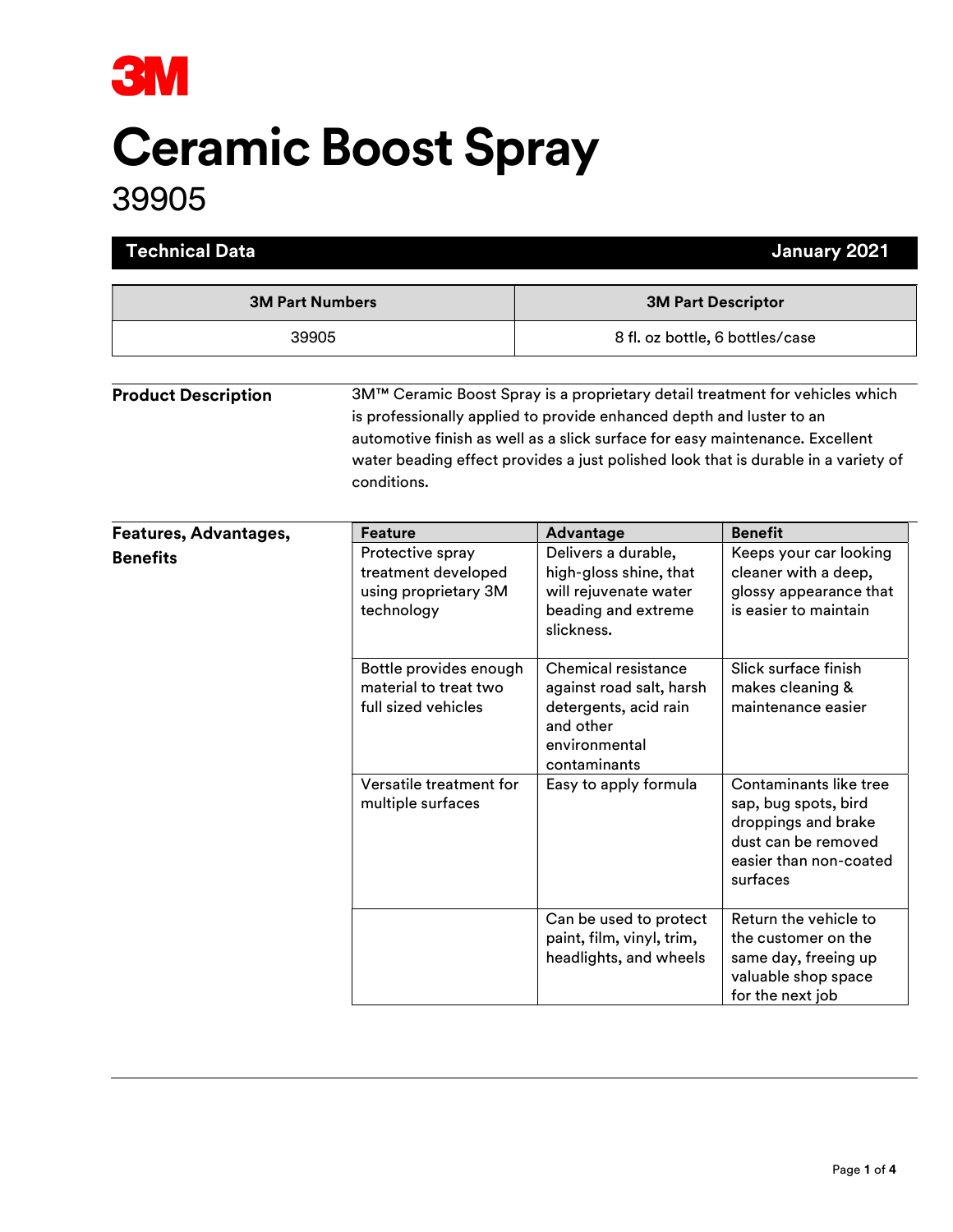| <b>Product Uses</b>                | 3M™ Ceramic Boost Spray is designed to protect automotive paint, trim,<br>film, vinyl wraps, and wheels.<br>NOTE: The following technical information and data should be considered representative or typical<br>only and should not be used for specification purposes. |                                    |  |
|------------------------------------|--------------------------------------------------------------------------------------------------------------------------------------------------------------------------------------------------------------------------------------------------------------------------|------------------------------------|--|
| <b>Typical Physical Properties</b> |                                                                                                                                                                                                                                                                          |                                    |  |
|                                    | <b>Container</b>                                                                                                                                                                                                                                                         | Aluminum Bottle with spray trigger |  |
|                                    | Appearance                                                                                                                                                                                                                                                               | Clear, colorless liquid            |  |
|                                    | <b>Cure Time</b>                                                                                                                                                                                                                                                         | $~1$ hours                         |  |

1. Prime the applicator by spraying product directly onto clean microfiber cloth or foam applicator pad.

- 2. Apply product to one panel at a time. Spray directly onto surface and spread to achieve complete coverage. Do not immediately buff off.
- 3. Let product dwell on surface for 1-2 minutes. Buff using a separate clean microfiber cloth.
- 4. View panel at different angles to ensure the product has been properly leveled and a uniform appearance is achieved.
- 5. After completing the vehicle treatment, store in a cool, dry location.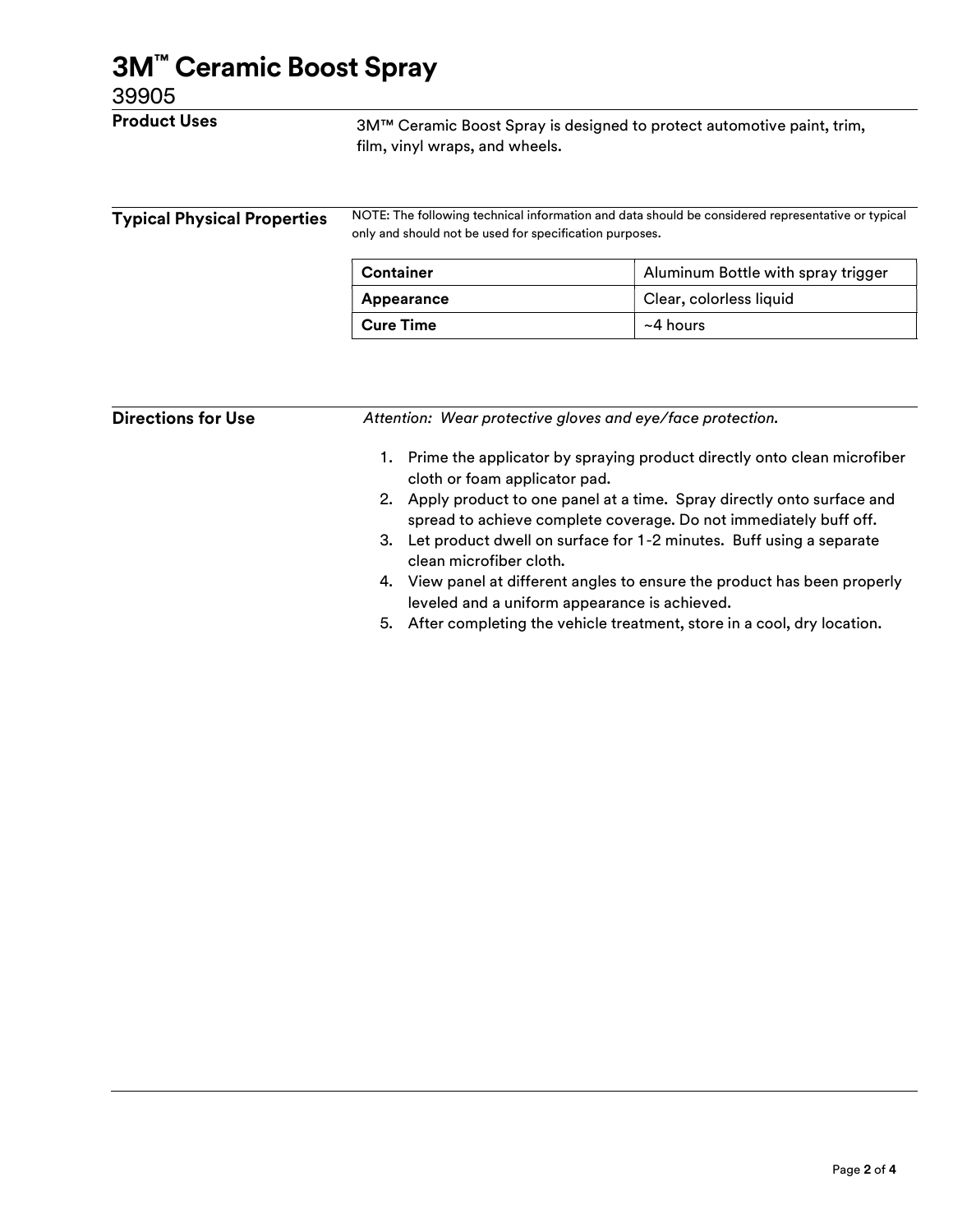### 3M™ Ceramic Boost Spray

39905

| <b>Storage and Handling</b>                       | For best performances, apply to surfaces above 60°F (16°C). Optimum<br>storage conditions are 22°C (72°F) and 50% relative humidity. After<br>completing the vehicle treatment, remove spray trigger and re-cap. Squeeze<br>trigger to clear dip tube. Store in a cool, dry location.<br>Before using this product, please reference Product Label and/or Safety Data Sheet for Health                                                                                                                                                                                                                                                                                                                                                                                                                                       |  |  |
|---------------------------------------------------|------------------------------------------------------------------------------------------------------------------------------------------------------------------------------------------------------------------------------------------------------------------------------------------------------------------------------------------------------------------------------------------------------------------------------------------------------------------------------------------------------------------------------------------------------------------------------------------------------------------------------------------------------------------------------------------------------------------------------------------------------------------------------------------------------------------------------|--|--|
| <b>Precautionary Information</b>                  | and Safety Information. Note: Laws controlling the acceptable amounts of Volatile Organic<br>Compounds (VOCs) vary by state, and in some cases by locality. For surface preparation and<br>clean-up activities, consult federal, state and local regulations regarding use of products<br>containing VOCs in your area.                                                                                                                                                                                                                                                                                                                                                                                                                                                                                                      |  |  |
| <b>Technical Information</b>                      | The technical information, guidance, and other statements contained in this document or<br>otherwise provided by 3M are based upon records, tests, or experience that 3M believes to be<br>reliable, but the accuracy, completeness, and representative nature of such information is not<br>guaranteed. Such information is intended for people with knowledge and technical skills<br>sufficient to assess and apply their own informed judgment to the information. No license under<br>any 3M or third party intellectual property rights is granted or implied with this information.                                                                                                                                                                                                                                   |  |  |
| <b>Product Selection and Use</b>                  | Many factors beyond 3M's control and uniquely within the user's knowledge and control can affect<br>the use and performance of a 3M product in a particular application As a result, customer is solely<br>responsible for evaluating the product and determining whether it is appropriate and suitable for<br>customer's application, including conducting a workplace hazard assessment and reviewing all<br>applicable regulations and standards (e.g., OSHA, ANSI, etc.). Failure to properly evaluate, select,<br>and use a 3M product in accordance with all applicable instructions and with appropriate safety<br>equipment, or to meet all applicable safety regulations, may result in injury, sickness, death, and/or<br>harm to property.                                                                       |  |  |
| <b>Warranty, Limited Remedy</b><br>and Disclaimer | Unless a different warranty is specifically stated on the applicable 3M product packaging or<br>product literature (in which case such warranty governs), 3M warrants that each 3M product<br>meets the applicable 3M product specification at the time 3M ships the product. 3M MAKES NO<br>OTHER WARRANTIES OR CONDITIONS, EXPRESS OR IMPLIED, INCLUDING, BUT NOT LIMITED<br>TO, ANY IMPLIED WARRANTY OR CONDITION OF MERCHANTABILITY, FITNESS FOR A<br>PARTICULAR PURPOSE, OR ARISING OUT OF A COURSE OF DEALING, CUSTOM, OR USAGE<br>OF TRADE. If a 3M product does not conform to this warranty, then the sole and exclusive<br>remedy is, at 3M's option, replacement or repair of the 3M product or refund of the purchase<br>price. Warranty claims must be made within one (1) year from the date of 3M's shipment. |  |  |